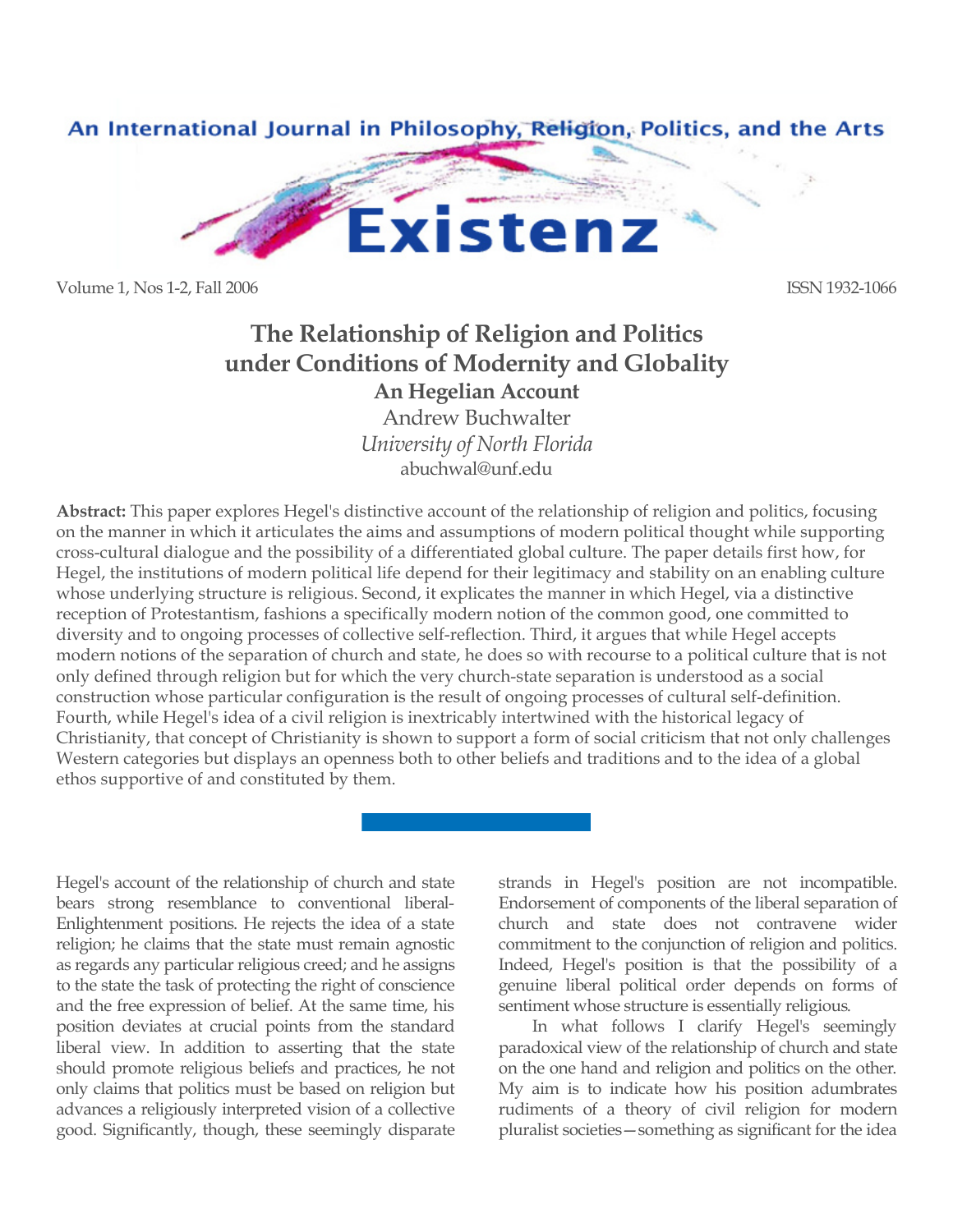of religion as for modern societies. A central focus is on how, for Hegel, religion provides the framework for a modern account of republicanism. In presenting position I also address the ineliminably Christian component of Hegel's account. My aim here is to show not only that Christianity is central to a modern account of a civil religion, but also that it enables a modern civil religion to perform a critical role as regards one-sided conceptions of modernity even as it facilitates openness to other traditions and beliefs. With regard to this latter point I seek to show how Hegel's idea of a modern civil religion can claim global reach and significance as well. The broader goal of this paper is to indicate how his position sheds light on ongoing debates in both the academic and wider cultural domains—e.g., liberalism and communitarianism, secularism and religiosity, modernity and tradition, and Westernism and globalism.

## **Religious Ethicality and Liberal Modernity**

Let us begin by recalling Hegel's conception of a legitimate political order under conditions of modernity. In line with much of modern political thought, Hegel maintains that the demise of theologically defined conceptions of state has released politics from its traditional attention to a pregiven conception of the good. Henceforth politics attends to the institutional structures and mechanisms needed to ensure rights and liberties. Included here are both the private liberties enabling individuals to define and pursue their own notions of the good and the public liberties enabling a people collectively to define and shape itself. Yet, for Hegel, such mechanisms are not self-regulating; they require an enabling public culture characterized by recognition of and support for the principles infusing liberal political institutions, e.g., individual rights, fairness, mutual respect, public deliberation, and the idea of political authority subject to public legitimation. The structures of a just society must be embedded in a common ethos characterized by a collective commitment to their value and desirability. Only when so anchored can modern societies repel threats emanating from the autonomizing of their own principles—either individual liberty operating against the public structures that that liberty presupposes or the institutional structures detached from the individual interests they are designed to serve. While rejecting appeal to a preexistent notion of the common good, Hegel does hold that the political order thus liberated itself cannot be properly sustained unless it members are communally prepared to affirm the principles and values upon which it is based and to which it is committed.

The notion that a liberal political order may depend on an enabling public culture is of course not unique to Hegel. Many liberal political theorists— Rawls and Dworkin, for instance—have said the same thing. Still, there are significant differences between the Hegelian and the liberal position. For one thing, liberal political thought, committed to the idea of limited government and defending individual liberty against the state coercion, sharply demarcates the public from the private domain and indeed the sphere of social life generally. For another, liberal thinkers, operating against the backdrop of modern value pluralism, are typically committed to an emphatic championing of the right over the good, formal principles of justice over substantive notions of what is desirable.

By contrast, the enabling culture that Hegel envisions for a liberal polity is one that rejects any rigid distinction between either the public and the private or the right and the good. Rejecting such distinctions is, for Hegel, needed both to explain the sense in which principles of a liberal polity can be anchored in the everyday values and attitudes of individuals *and* how such values and attitudes can express acceptance of and commitment to objectively binding norms. Hegel's account of the relationship of both public and private and the right and the good is, to be sure, highly differentiated and eschews any reductionist construal. Still, only in conjoining the two—public norms and everyday beliefs, the norms of just institutions and their social embrace—can one account, Hegel argues, for a political culture that can properly sustain a modern polity. The notion of a modern concept of ethicality (*Sittlichkeit*) is predicated on the interpenetration of institutional structure and cultural sentiment.

These considerations bear on the importance of religion for Hegel's political philosophy. Here we need not rehearse Hegel's claims about the essentially socialpolitical nature of religion. Instead we note that religion for Hegel serves as the quintessential expression of the ethos presupposed by a modern polity. Religion is generally the cultural phenomenon whose function is precisely the mediation of subjective sentiment and objective norms and values. Focused on "an inwardly revealed eternal verity, $n_1$  religion is the mechanism

<sup>1</sup> G. W. F. Hegel, *Phenomenology of Spirit* (Oxford: Oxford University Press, 1977), p. 487.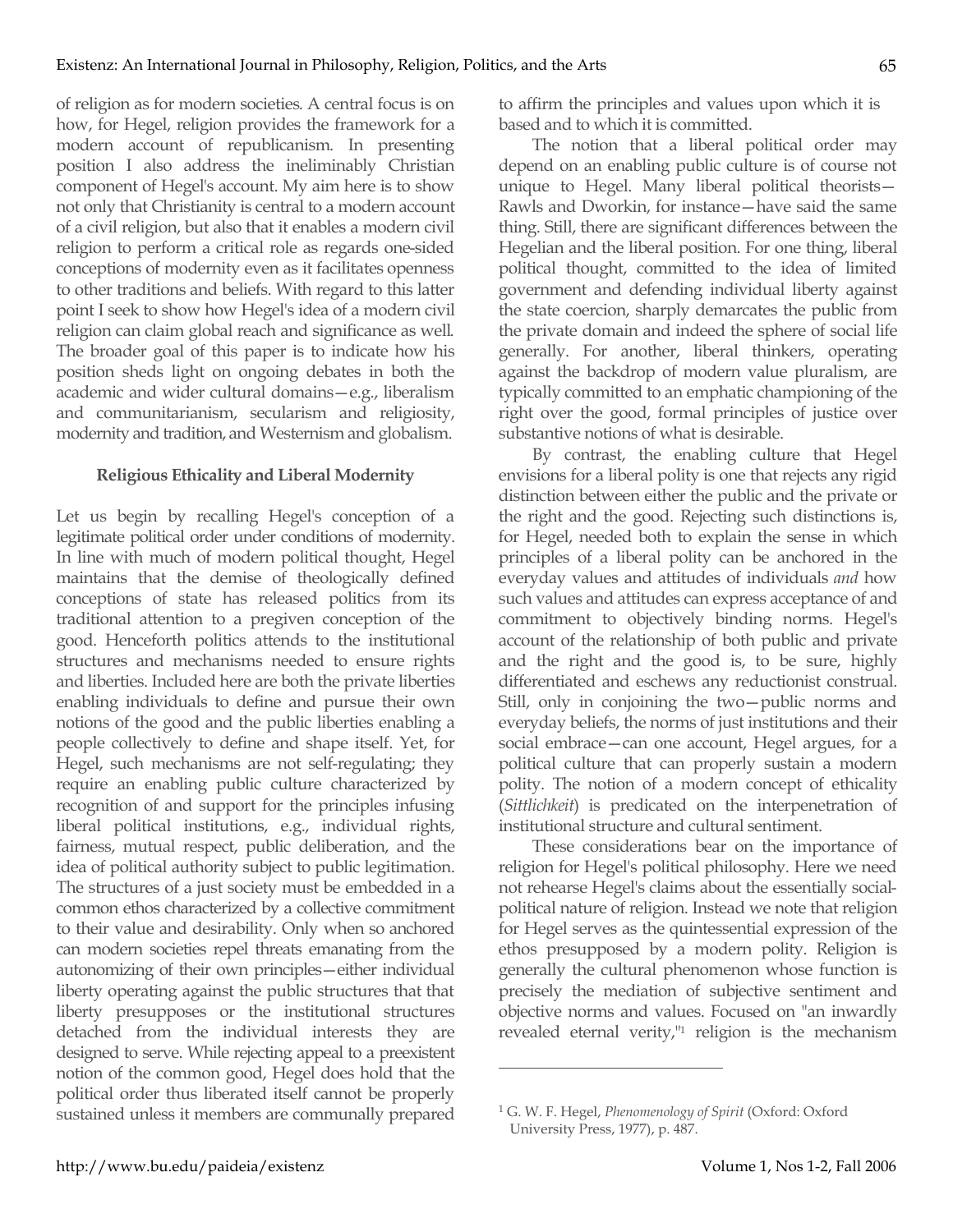whereby received values and duties are apprehended as subjectively meaningful *and* everyday beliefs and attitudes evince support for and embrace of norms that are objectively binding. According special attention to the religious cultus of a religious community—termed by Theunissen "the foundation" of the state and of ethicality,2 Hegel fashions religion at once as the everyday concreticization of publicly binding principles and the subjective commitment to them on the part of community members. Like Durkheim after him, Hegel discerns in religious communities practices of obligation that simultaneously bind and motivate its members. Such communities instantiate an ethos that itself serves as the core of a polity defined in the interpenetration of objective institutions and subjective sentiment. They crystallize Hegel's contention "that religion is the very substance of ethical life and of the state."3

Religion, however, denotes more than the central property of a genuine polity and political ethos; it serves also as the source of the stability and integrity of a genuine political order. In its explicit commitment to the interrelationship of universal and particular, religion cultivates the dispositions needed to maintain a political order under modern conditions. Not only does it foster sensitivity to the degree that developed social relations and public institutions are a precondition for the forms of individual freedom central to modern societies; it demonstrates how the forms of mutual dependency so constitutive of modern societies can properly be sustained only if unless individuals explicitly commit themselves to upholding public institutions and the structures that mediate public and private life. And since a polity consists *a limine* in the conjunction of objective structure and supporting subjective sentiment, inasmuch as a polity has substance only as *Volksgeist*, religion helps constitute the very reality of a genuine political order. A source of civic education and engagement, religion sustains a political order, both in upholding its institutions and in informing their basic structure. "[R]eligion is that

<sup>2</sup> Michael Theunissen, Hegels *Lehre vom absoluten Geist als theologischer-politischer Traktat* (Berlin: Walter de Gruyter, 1970), p. 70.

http://www.bu.edu/paideia/existenz Volume 1, Nos 1-2, Fall 2006

 $\overline{a}$ 

moment which integrates the state at the deepest level of the sentiment of citizens."4

In this manner we may speak of a Hegelian civil religion. Such religion is, to be sure, not to be understood in a narrowly secular manner; at issue is not Rousseau's "purely civil profession of faith."5 Against Rousseau Hegel remains here, as elsewhere, fully committed to the historical legacy of Christianity as he understands it. Indeed, the very notion of a civil profession of faith, as Rousseau understands, is for Hegel inconceivable without the Christian legacy. Later we will speak more of that legacy, as well as Hegel's view of the centrality of Christianity to secularism generally. Here we note only that, for Hegel, a viable concept of political life depends on a religiosity that clarifies the concept of the political, informs the latter's structure, and accounts for its sustainability. A genuine polity depends on a form of civic republicanism, and such republicanism depends on individual and communal sentiments that are best accommodated in the concept and practice of religion. Part and parcel of the claim that political community depends on an ethico-religious culture is the view—and here Hegel mirrors de Tocqueville<sup>6</sup>-that religion itself has a republican function.

## **Protestantism, Pluralism, and the Common Good**

That religion might furnish tools for a modern political culture may on its face appear highly implausible. Religion, for Hegel, is not just a matter of personal belief; it describes what a people takes to be collectively authoritative. Religion is the domain in which "a people defines what it considers to be true."7 Hegel's view would thus appear to comport rather poorly with an ethos committed, as a modern one must be, to principles of plurality and diversity. Indeed, it is in

<sup>3</sup> G. W. F Hegel, *Philosophy of Mind* (Oxford: Oxford University Press, 1971), p. 283.

<sup>4</sup> G. W. F. Hegel, *Elements of the Philosophy of Right* (Cambridge: Cambridge University Press, 1991), p. 295.

<sup>5</sup> Jean-Jacques Rousseau, *The Social Contract and the Discourse on the Origin of Inequality*, ed. Lester G. Crocker (New York: Washington Square Press, 1967), p. 145.

<sup>6</sup> See Alexis de Tocqueville, *Democracy in America*, edited by J. P. Mayer (New York: Harper & Row, 1988), especially pp. 290- 301.

<sup>7</sup> G. W. F. Hegel, *Lectures on the Philosophy of World History. Introduction: Reason in History* (Cambridge: Cambridge University Press, 1974), p. 105.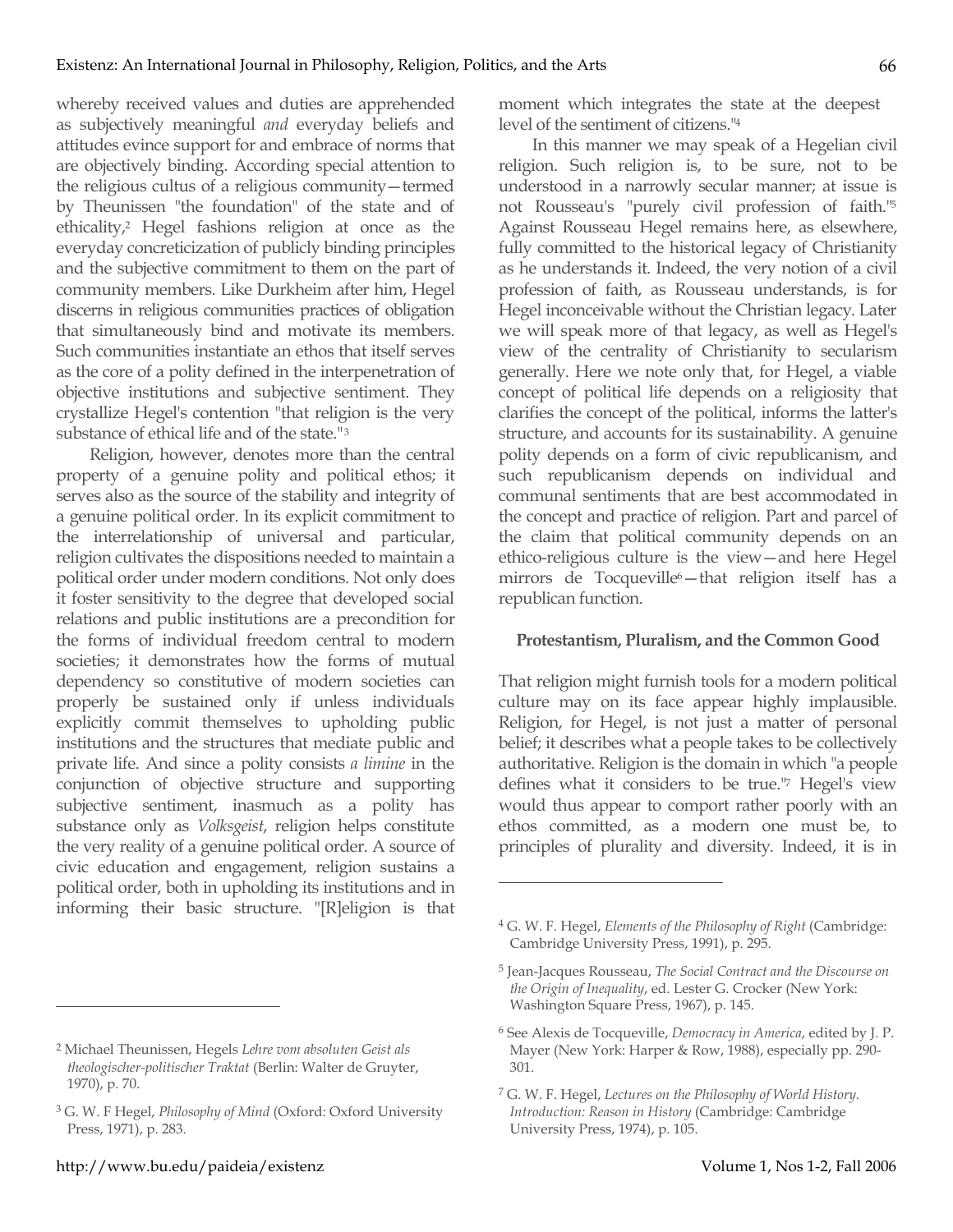opposition to such comprehensive efforts that liberal theorists and proponents of limited government insist on demarcating both the private from the public and notions of what is individually desirable from public norms of social life. In a modern polity formal structures of commonality can focus only on principles of justice rather than communally accepted notions of the good.

Yet while such concerns are warranted as regards traditionalist views of religion, they are inappropriate as regards Hegel's more modern account. The point is central to his reception of Protestantism. Protestantism is here important for several reasons. First, it provides quintessential expression of the concept of religion itself. With its notion of the infinite worth of the finite individual and the idea of truth as a common possession of humanity, Protestantism proffers pronounced expression for a view of religion based on the complication of finite and infinite, inner and outer, objective norm and subjective sentiment. In addition, Protestantism sustains the cultural values associated with a modern political culture. With its notion of the dignity of the person, Protestantism furnishes components of an ethos of liberalism, one which anchors in subjective beliefs and attitudes respect for the principles and values associated with liberal political institutions, including right, law, and justice, individual dignity, and reciprocal recognition. Similarly the concept of the right of the subject introduces an emphatic notion of publicly legitimized sovereignty, in particular the view that state practices and policies must proceed from "insight and argument."8 Perhaps most significantly Protestantism provides the framework for a modern conception of a common good—a mediated or reflexive conception, one that does not endorse a preexisting set of values but attends instead to the *conditions* for individual pursuit of the good. In its respect for subjective conscience and the personhood of the individual, Protestantism culminates in an ethos that accommodates toleration of and respect for different beliefs and creeds, including Judaism, Anabaptism, and Quakerism. 9 Protestantism, for Hegel, supplies the underpinnings for a creed of tolerance in a culture devoid of any one substantive creed.

This is not to suggest that the shared values in modern societies reduce to procedural principles which

 $\overline{a}$ 

http://www.bu.edu/paideia/existenz Volume 1, Nos 1-2, Fall 2006

allow for the pursuit of individuals notions of the good but lack any specific content of their own. On Hegel's view, a modern political ethos is governed by commitment to substantive values as well. A narrowly procedural approach would be too thin to supply the needed motivation. Significantly, though, the substantive values as derived from Protestantism are fully consonant with the diversity and plurality of modern societies. This is the value of freedom or autonomy, understood as *Bei sich Selbst sein*, the value that "forms the basis of the Reformation."10 With Protestantism "the principle of freedom has forced its way into secular life,"11 with the result that such institutions as "law, property, social morality, government, constitutions, etc., must conform to general principles, in order that they may accord with the idea of free will and be rational."12 An ethos shaped by this "religion of freedom"13 (*Religion der Freiheit)* explains, as liberalism cannot, why individuals are and should be motivationally disposed to embrace a polity committed to tolerance, dignity, and reciprocity. An ethos shaped by a religion of freedom affirms the public norms of a liberal political culture while also fashioning such norms as matters of everyday belief and experience.

Hegel's point, though, is not just that a "religion of freedom" provides the conditions for a liberal polity; it provides as well the specific meaning of that polity, to the point of allowing the political as such to emerge. In particular, a religion of freedom sanctions a republicandeliberative notion of politics. A liberal polity focuses not just on safeguarding and facilitating expression of individual rights and liberties; it consists as well and perhaps preeminently in the process by which a people collectively interprets and defines the conditions and goals of social life itself. This follows in part from a specific application of the Protestant religion of freedom. Protestant freedom, for Hegel, is characterized by a commitment to the principle of selfhood in otherness. Such freedom cannot be construed merely as a matter of inward belief; spirit must find expression in

<sup>8</sup> Hegel, *Philosophy of Right,* p. 353.

<sup>9</sup> *Op. cit.*, p. 295.

<sup>10</sup> G. W. F. Hegel, *Lectures on the History of Philosophy* III (London: Routledge & Kegan Paul, 1955), p. 154.

<sup>11</sup> G. W. F. Hegel, *Lectures on the Philosophy of Religion* 3 (Berkeley: University of California Press, 1985), p. 138.

<sup>12</sup> G. W. F. Hegel, *The Philosophy of History* (New York: Dover, 1956), p. 417.

<sup>13</sup> Hegel, *Philosophy of Right,* p. 303.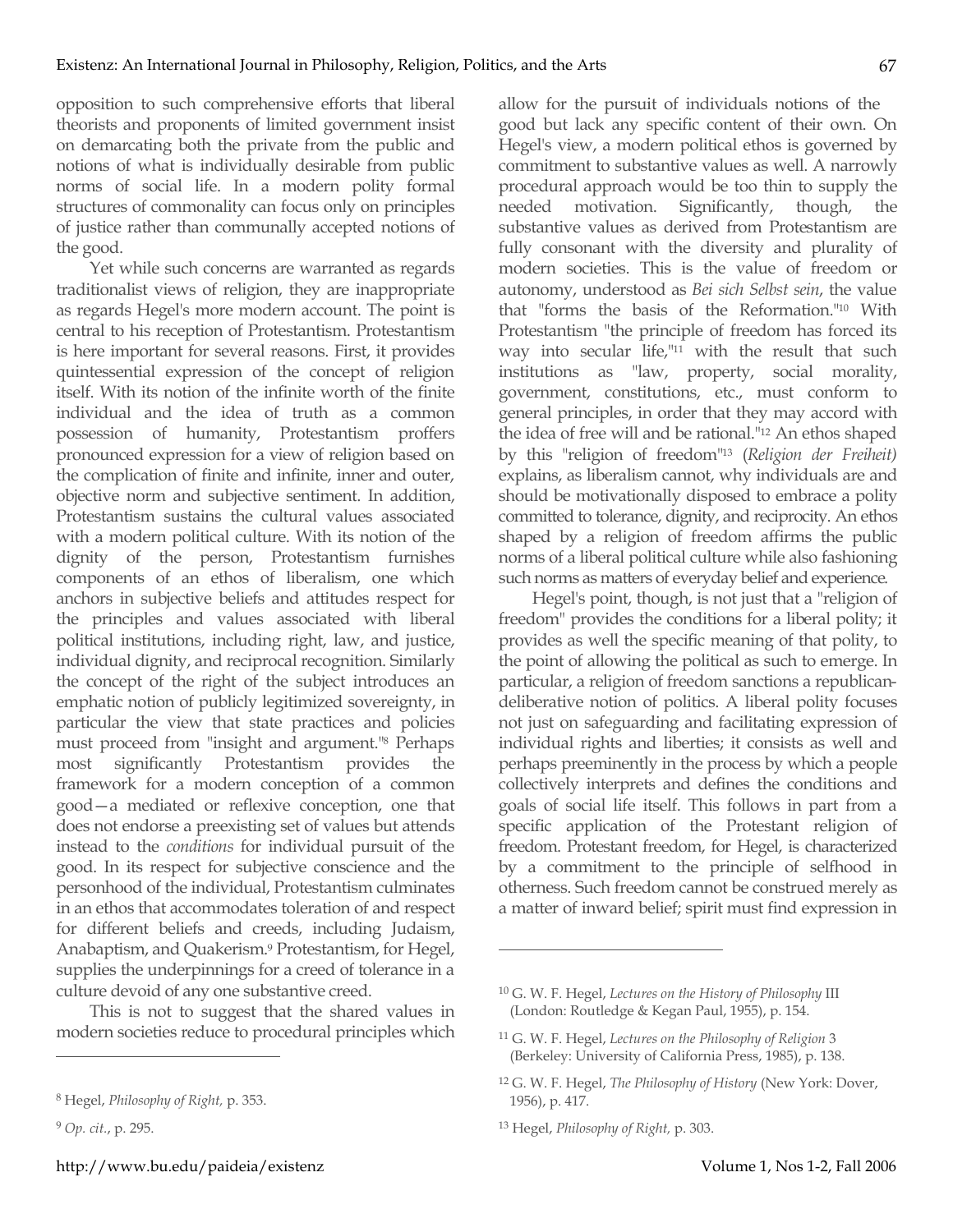external reality itself, surmounting the opposition of subject and object. Yet such surmounting cannot obtain just for the external observer; freedom demands that it must obtain for the subject matter itself. This means that political community informed by the Protestant idea of freedom must itself be understood as "the selfknowing ethical actuality of spirit."14 The idea of a religion of freedom demands a comprehensive notion of politics, one dedicated to processes of collective selfscrutiny and self-definition.

The notion that a religiously informed concept of politics might attend to issues of collective selfdefinition may seem to reaffirm that public commitment to a common notion of good that is the bane of modern liberalism. Yet Hegel's position is more nuanced. First, processes of collective self-interpretation focus on the conditions for public deliberation rather than on the results achieved. Indeed, the very demand for self-scrutiny would rule out any specifically achieved end. Also, the process of *deliberative* selfscrutiny itself affirms the forms of pluralism that appeal to comprehensiveness in politics are presumed to preclude. Indeed, Hegel maintains that appeal to collective processes of self-definition is mandated because of the breakdown in conventional views of what is collectively desirable, because what is binding has become a matter of diverse interpretation. Furthermore, inasmuch as processes of collective self-interpretation inevitably trigger differences in interpretation, attention to matters of collective identity contributes to the affirmation of plural forces and tendencies. Indeed, given that a politics committed to collective self-definition can subject to debate and deliberative scrutiny the basic norms of society, it is arguably more accommodating of pluralism than is a notion of politics such as Rawls' which, in its effort to safeguard pluralism, seeks to specify essential structures which underlay public life but are not themselves available to public deliberation. For Hegel, revival of a religiously conceived notion of political comprehensiveness goes hand in hand with affirmation of the values of a modern, pluralist political order.

## **The Separation of Church and State and the Conjunction of Religion and Politics**

These consideration bear on Hegel's general account of the relationship of religion and politics. To say that politics depends upon religion does not mean that politics must be subordinated to religion. In keeping with his role as a theoretician of political modernity, Hegel emphatically opposes this solution, not least because he is mindful of the political fanaticism associated with subordinating political to ecclesiastical authority. Moreover, such subordination undermines the nature of a free and rational polity, whose legitimacy depends on its ability to constitute itself as an autonomous domain, one able to account for its own legitimacy. Furthermore, Hegel argues that a polity, far from occupying a subordinate role vis-à-vis religion, possesses a foundational role as regards the latter. Not only must ecclesiastical institutions, qua owners of property, observe secular laws; not only religious beliefs when entering the public arena observe the norms of public reason; not only does the state assume the role of the preeminent instance of social authority in light of the modern diversity of confessional beliefsystems; the state, in providing the mechanisms for a comprehensive reflection on what is collectively meaningful, is a precondition for the realization of religion itself. Genuine religion is dependent on the emergence of a genuine polity and is inconceivable without the institutions of modern life: "outside the ethical spirit therefore it is vain to seek for true religion and religiosity."15

Yet if genuine religion presupposes the legal and political structures of modern societies, politics remains no less dependent on religion. If the political does assume an autonomy vis-à-vis the religious, this autonomy is itself the product of a religious ethos. The idea of sovereign legitimacy, for instance, is for Hegel only intelligible against the backdrop of a notion of selfcausation nurtured in religion. In addition, a modern religious ethos is distinguished precisely by an appreciation of its limits with regard to the political. In the same way that a modern political domain must accept constraints even as it promotes and accommodates the religious, so a modern religious ethos displays a nuanced relation to the political, serving at once as the latter's foundation "but only a foundation."16 For Hegel, there is no place for religious legislation. It is in this differentiated character that one perceives the parameters of Hegel's uniquely modern notion of a civil religion, one predicated on the

 $\overline{a}$ 

 $\overline{a}$ 

http://www.bu.edu/paideia/existenz Volume 1, Nos 1-2, Fall 2006

<sup>15</sup> Hegel, *Philosophy of Mind*, p. 283.

<sup>16</sup> Hegel, *Philosophy of Right,* p. 292.

<sup>14</sup> Hegel, *Philosophy of Right,* p. 301.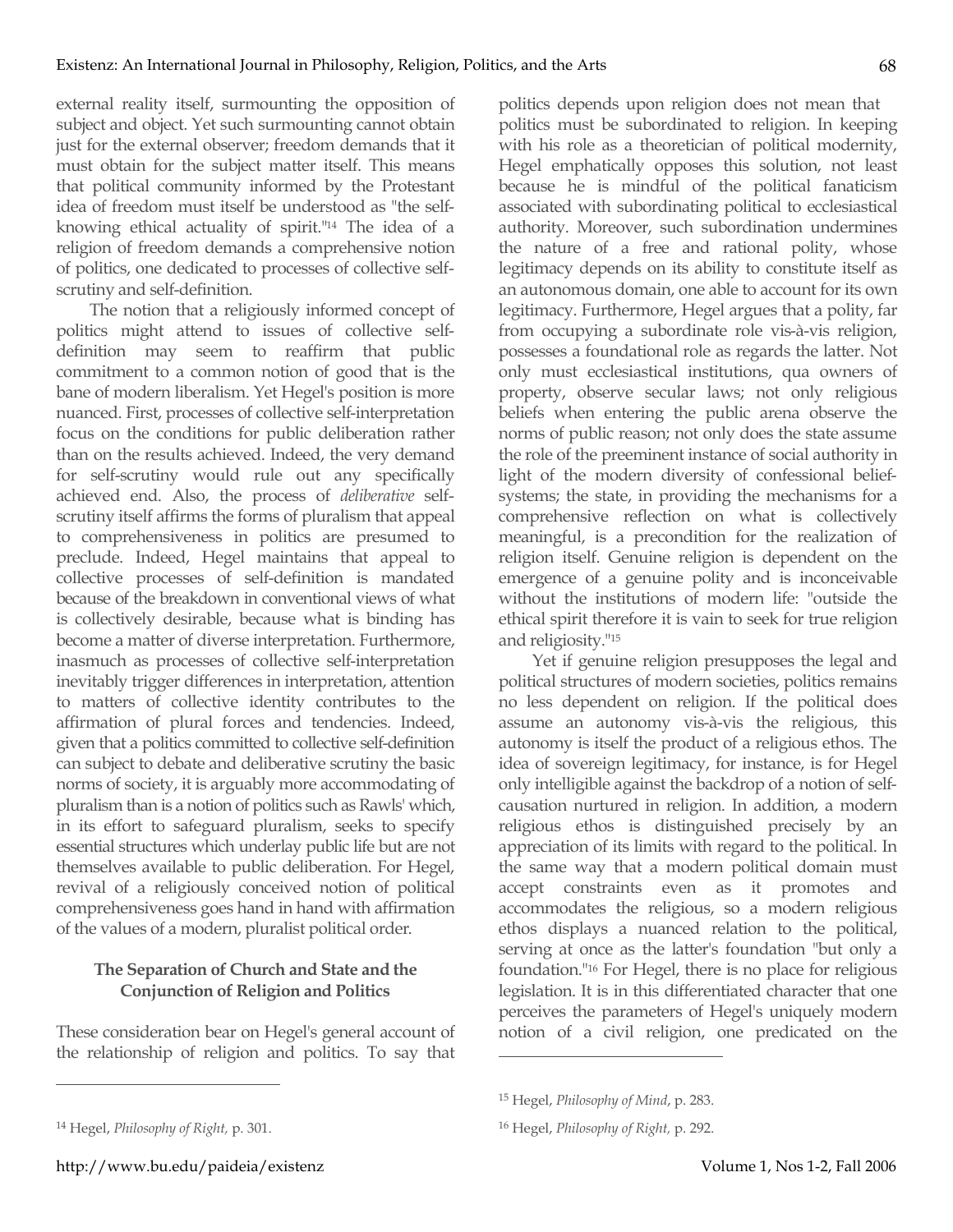separation of church and state even as it conjoins religion and politics.

Hegel's culturalist approach is significant--and here affinities to Arendt are evident--because it sidesteps the rigidity attendant on more juridical approaches to the church-state separation. First, he avoids the state of affairs where separations easily atrophy into rigid oppositions, a phenomenon discernible in today's increasingly balkanized political culture. Inasmuch as Hegel locates the source of separation principally not in formal constitutional requirements but in shared cultural sentiment, he construes the separation itself, not as manifestation of conflicting factions, but as a desideratum of public life itself. In line with his conception of *modern* tragedy and in particular his notion of the tragedy *in*--and not *of*--the ethical, a modern public culture affirms opposition as a constituent component of a greater commonality. 17 Second, Hegel's culturalist approach concretizes and stabilizes the separation itself. Inasmuch as a modern civil religion is, on his view, committed to deliberative conception of public life, it allows for the separation to be perceived not as something constitutionally prescribed or imposed—a state of affairs that often only engenders resistance—but as product of public communication itself. What counts as a society's understanding of the separation of church and state, including the criteria for making that separation, are determined and validated in a process of public discourse; these determination are the product of an overlapping consensus--one, however, which exists, *pace* Rawls, not just for philosophical reflection, but as the product of everyday politics itself. <sup>18</sup> Nor does recourse to a common discourse in any way vitiate the force of a church-state separation. For Hegel, it is only is the deliberative process, in recognition of what is *shared* in common, that differences are also properly perceived. In this respect as well, ratification of a separation of church and state is the byproduct of a functioning public culture.

This, to be sure, is not to imply that separation is ratified in any definitive way. Because it is the product of public deliberation, it is always subject to revision and renegotiation. Yet, for Hegel, this is not in any way a drawback. For one thing, the very notion that the domains of religion and politics can be definitively demarcated is folly. "It has been a monstrous blunder of our times to try to look upon these inseparables as separable from one another, and even as mutually indifferent."19 Moreover, any radical separation is also undesirable, for a genuinely vibrant public sphere depends on the degree to which the two domains complement and mutually enrich one another--to the degree that they are indeed "reciprocal guarantees of strength."20 Still, what Hegel does allow is that any societally binding separation is one achieved not through formal precommitments but with regard to the manner of its constitution in the culture generally.

These considerations also bear on the nature of public culture itself. At issue for Hegel is not simply a constitutional framework which, as with liberalism, safeguards the expressions of beliefs which themselves are consigned to the sphere of private life. Because Hegel's is a deliberative public sphere, individual beliefs, like the ends of public life themselves, are also shaped and defined in the context of public discourse itself. For Hegel, public and private life not only interpenetrate but also mutually enrich each other. Hence the public domain is not one, as with liberalism, that merely tolerates or even accommodates private belief system; it is one that necessarily engages them as well. With Charles Taylor, we might say that Hegel public ethos of tolerance is also an "ethos of other understanding."21 In this respect, too, Hegel's notion of a modern civil religion serves to question any rigid separation of church and state, and indeed the distinction of religion and secularity, even as it also underwrites them."22

 $\overline{a}$ 

<sup>17</sup> See my "Political Pluralism in Hegel and Rawls," in William Rehg and James Bohman (eds.), *Pluralism and the Pragmatic Turn: The Transformation of Critical Theory* (Cambridge MA: The MIT Press, 2001), especially pp. 354-356.

<sup>&</sup>lt;sup>18</sup> A recent version of the Hegelian position has been articulated by Seyla Benhabib: "The democratic citizens, and not just the judges and legislators, have to learn the art of separation by testing the limits of their seemingly overlapping consensus." *The Claims of Culture: Equality and Diversity in the Global Era* (Princeton: PUP, 2002), p. 131.

<sup>19</sup> Hegel, *Philosophy of Mind*, p. 284.

<sup>20</sup> *Op. cit.*, p. 291.

<sup>21</sup> Charles Taylor, "Comparison, History, Truth," in *Philosophical Arguments* (Cambridge: Harvard University Press, 1995). See also his "A World Consensus on Human Rights," *Dissent* (Summer 1996).

<sup>22</sup> Jürgen Habermas addresses related issues in articulating the parameters of a "post-secular" society. See "Religion in the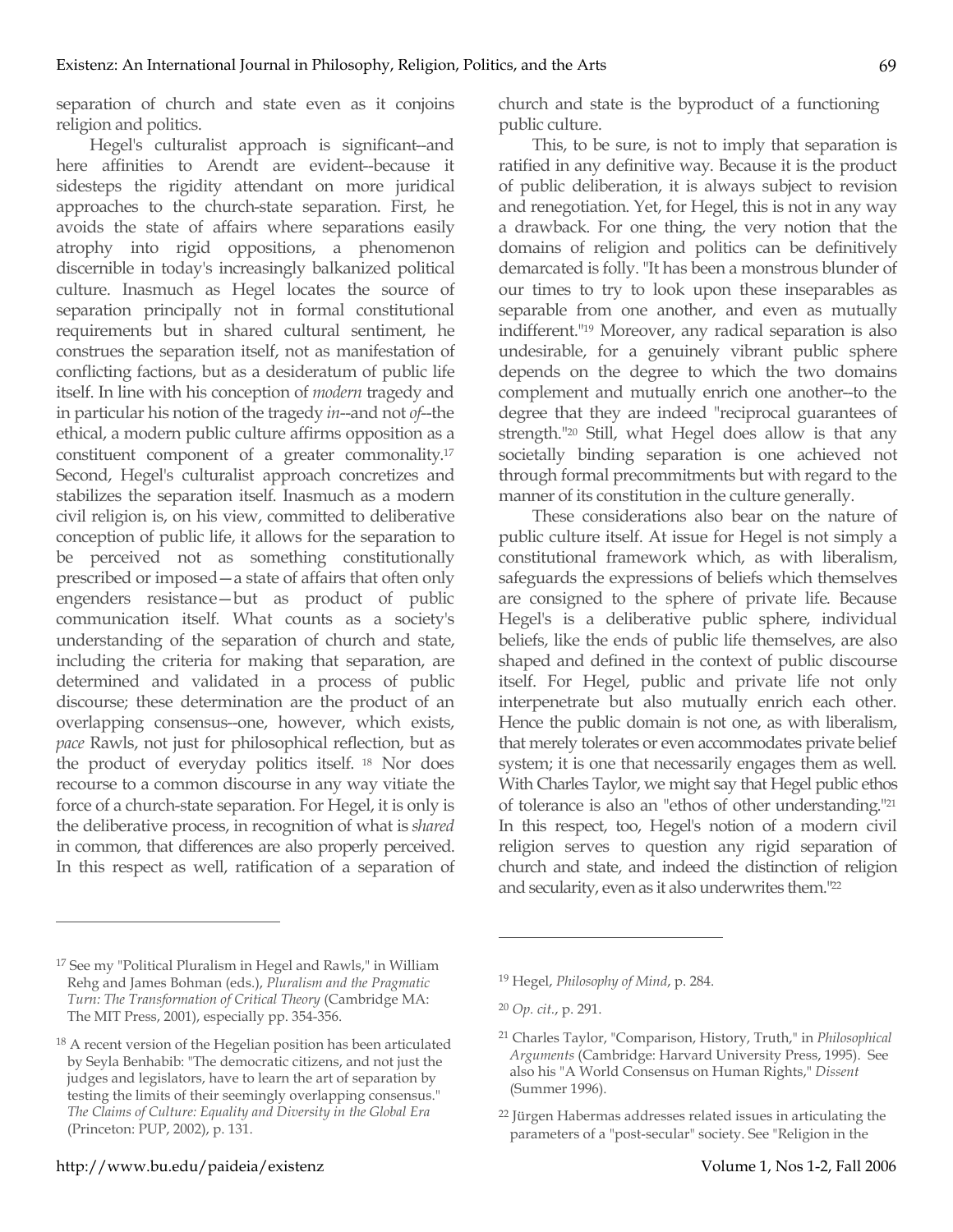## **Christian Criticality, Western Rationality, and the Possibility of a Global Culture**

As indicated, Hegel's idea of a civil religion—in contradistinction to that of Rousseau—is fully intertwined with Christianity and in particular Protestant Christianity. Moreover, Christianity is conceived by Hegel as the consummate religion itself. These features of his position raise myriad questions about the viability of his approach—not least whether his is merely Christian ethic, whether it might hold more universal significance, and what application it might have for other beliefs and traditions.

To answer these questions, let us first to note that while Christianity is central to Hegel's conception of a political ethos and social-political life generally, it is a notion of Christianity that entails no simple ratification of existent or historically received notions of that faith. Instead, his is a conception, appropriate to the idea of a political ethos that incorporates the dimension of reflexive self-legitimation, that calls into question such received conceptions. Christianity in his own day was largely defined either by a Lutheran orthodoxy committed to two-world doctrine and the impotence of human will or a radical subjectivism that, rooted in the Protestant theology of Schleiermacher, eschewed social concerns altogether. For a civic republican like Hegel, such views held little purchase. Unlike other republicans, however, Hegel pressed his opposition not as an outright dismissal but in the form of a restatement and further development rather than outright dismissal. Against the authoritarianism and repressiveness of orthodox Lutheranism (and in anticipation of 20th century liberation theology), he presents Christianity quintessentially as a "religion of freedom." With its commitment to the comprehensive conjunction of the finite and infinite or the human and the divine, Christianity above is the religion that affirms and thematizes "the self-sufficient and inherently infinite personality of the individual."23 As such, Christianity is committed equally to: (i) the idea of legal freedom and the and the inalienable rights of the individual person, (ii) a moral freedom predicated on the notion that the individual is accountable only for actions and events that are knowingly the product of

 $\overline{a}$ 

his/her own will, and (iii) a notion of social-political freedom based on the idea individuals fully attain autonomy only when reciprocally finding recognition in what is other or alien to themselves. Similarly, against the asocial subjectivism of regnant Protestantism, Hegel presents Christianity as a "religion of ethicality" (*die Religion der Sittlichkeit*),24 where commitment to the unity of the human and divine culminates in a "universal self-consciousness"25 characterized by a comprehensive and historically existent community of cooperation committed *a limine* to the idea of social commonality itself.

Here we ignore the question of the adequacy of what in his own days was a heterodox view of Christianity. Important instead is Hegel's general approach in engaging the ruling forms of Christianity. Committed though he was to the principles of a modern and secular political culture, he had no interest in dismissing Christianity itself—a point of likely disagreement with Jaspers and Arendt. For one thing, the very notion modern secularity might be demarcated from Christianity is for Hegel, as Karl Löwith has so ably demonstrated,<sup>26</sup> folly. More important in the present context is Hegel's view that the practical implementation of the modern secular republicanism has little prospect of success unless the latter can be publicly accepted by members of the socially dominant Protestant Christian culture as a possible and desirable consequence of their own belief system. Hegel's characterization of Christianity, presented in the form of lectures to university students who would occupy positions of power in German culture, is thus motivated as much by practical as theoretical consideration. In ways that may be relevant for those critical of forms of Christian fundamentalism in our society, Hegel's engagement with Christianity derives in part from the conviction that a defense and implementation of the core principles of modernity are best achieved through the immanent critique, development, and restatement of the beliefs and values conventionally associated with Christianity.

Public Sphere," *European Journal of Philosophy* 14:1 (2006), pp. 1-25.

<sup>23</sup> *Philosophy of Right,* p. 223.

<sup>24</sup> The phrase belongs to Arnold Ruge, but he uses it to characterize Hegel's position. See Laurence Dickey, "Hegel on Religion and Politics," in Frederick Beiser (ed.), *The Cambridge Companion to Hegel* (Cambridge UP: Cambridge, 1993), p. 333.

<sup>25</sup> Hegel, *Lectures on the History of Philosophy* II, p. 377.

<sup>26</sup> Karl Löwith, *Meaning in History* (Chicago: University of Chicago Press, 1949).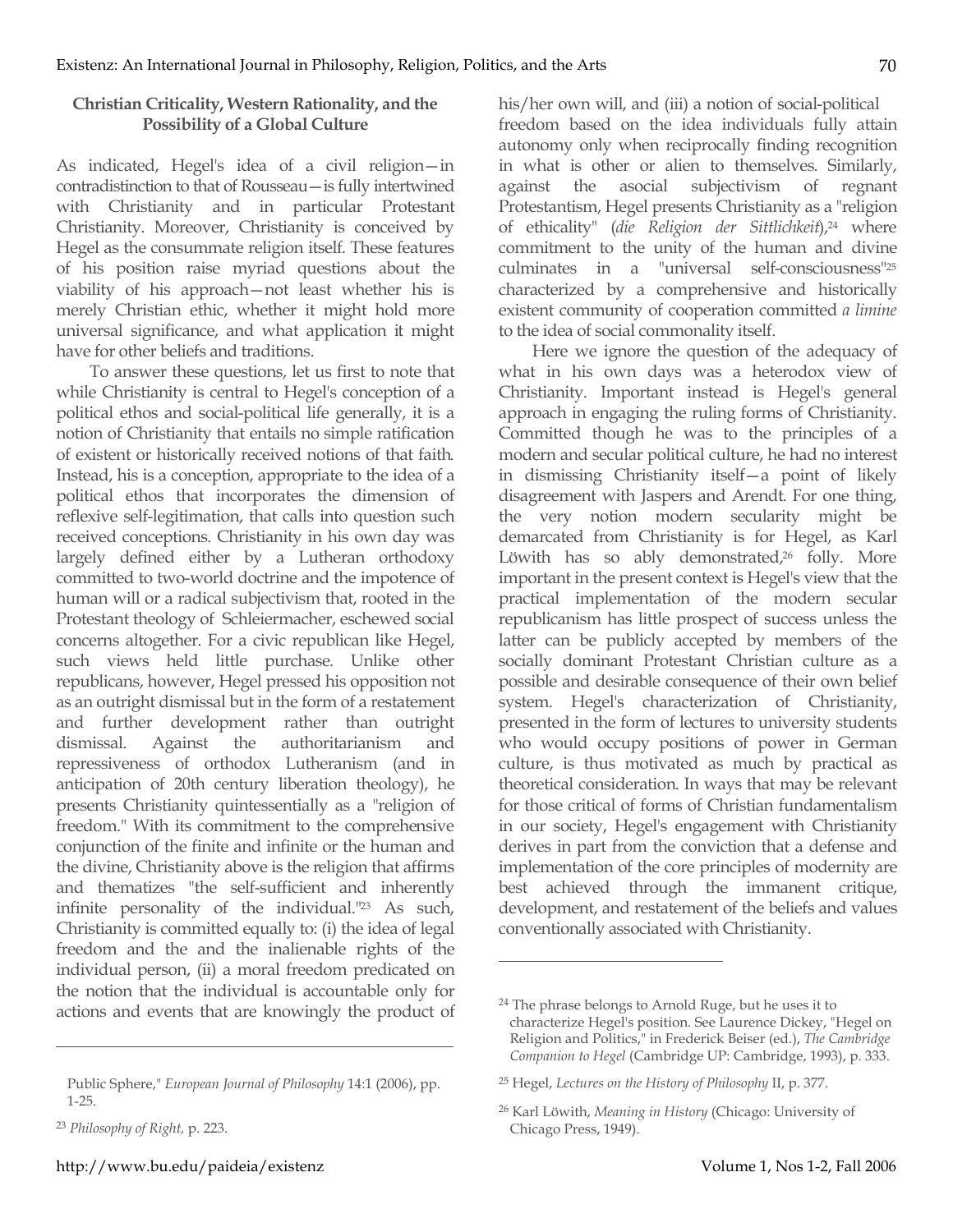Hegel's conception of the criticality of Christianity is also reflected in the relation of a civil religion to modernity. On the one hand, such a religion has a decidedly affirmative function. Expressive of the principle of subjective freedom that emerged with Protestantism, this religion serves to promote and sustain the economic, legal, moral, and social freedoms associated with modernity generally. In this regard, Hegel's position reveals affinities to Max Weber, for whom a Protestant ethic also undergirds modern social life. Yet the differences between the two positions are significant. <sup>27</sup> In the case of Weber, the Protestant ethic facilitates and fortifies the economic and administrative rationality he associates with capitalism. By contrast, Hegel ascribes to a Protestant ethic a critical function, one that challenges features of capitalist modernity itself. Rooted in the notion of the infinite freedom of the person, Hegel's Protestant ethic discloses how modern industrial society promotes a calculating egoism that undermines the forms of sociality modern individualism presupposes. Similarly, it also demonstrates how forms of bureaucratism undermine the individual freedoms they purportedly serve. In both cases Hegel's ethic seeks to prevent the nexus of modern economic and administrative structures "from becoming a self-constituting and independent power."28 Correlatively, his Protestant ethic promotes an alternate view of modern social life, one which, in appropriately immanent manner, discerns in the system of interconnections forged by modern political economy not a just society of individual dedicated to pursuit of economic gain but a system of ethicality characterized by relations of mutuality and a public spiritedness committed to the communal ends of public life itself. The "Protestant principle," for Hegel, mandates realization of a "system of an ethical world" (*System der sittlichen Welt*)29 understood in part as secular actualization of a notion of infinite freedom that determined to surmount any distinction between internal and external determination. It is also understood as a normative assessment and reconstruction30 of the

 $\overline{a}$ 

institutions of modern life from the perspective of a more complete realization of the principle of freedom articulated with Protestantism.31

Hegel's point though is not just that Hegel's version of a Protestant ethic challenges a one-sided view of modernity. It also challenges modernity, Western culture and indeed Christianity itself. Cultural identity, for Hegel, focuses ultimately on some sense of *self*identity. Self-identity, in line with Hegel's celebrated critique of Cartesian subjectivity, is itself possible only in recognitive processes, where the self recognizes, is recognized by, and recognizes its own recognition in, the other. All meaningful self-identity is necessarily affirmation of a self other than and alien to itself. In the present case affirmation of one religious culture ineluctably involves affirmation of other cultures as well; Christian culture can properly assert its own identity only with reference to other cultures, something Hegel claims occurred historically with regard to Christianity's to the Greek, Roman, and Jewish religions. Central to the comprehensive selfapprehension of an individual religious culture or spirit, as with a *Volksgeist*, is its "alienation and transition" (*seine Entäußerung und sein Übergang*).32

As issue, however, is not just an instrumental need to fulfill own sense of identity by way of the other. If the recognition process is to be genuine it must also be one in which incorporates the other's autonomous perspective on the original culture, and indeed in a way that alters, transforms and shapes the latter. Western culture may indeed be rooted an identity shaped through in Christianity, but the full realization of that identity itself depends on a process of recognition that incorporates impulses from other traditions, impulses that serve to alter that identity of Christianity even as the encounter with Christianity alters the other's selfconception. Anthony Giddens has recently characterized the relationship of Western culture to globality as follows:

Although still dominated by Western power, globalization today can no longer be spoken of only as a matter of oneway imperialism.... A world where no one is 'outside' is one where pre-existing traditions cannot avoid contact not only with others but also with many alternative ways of life. By the same token, it is one where the 'other' cannot any longer

<sup>27</sup> For one of the few accounts of the relationship of Hegel and Weber, see Reinhardt Bendix in his *Max Weber: An Intellectual Portrait* (Berkeley: University of California Press, 1977), p. 493.

<sup>28</sup> Hegel, *Natural Law* (Philadelphia: University of Pennsylvania Press, 1975), p. 95.

<sup>29</sup> Hegel, *Philosophy of History*, p. 424.

<sup>30</sup> Ibid.

<sup>31</sup> Compare José Casanova, *Public Religions in the Modern World* (Chicago: University of Chicago Press, 1994), p. 231ff.

<sup>32</sup> *Philosophy of Right*, p. 372.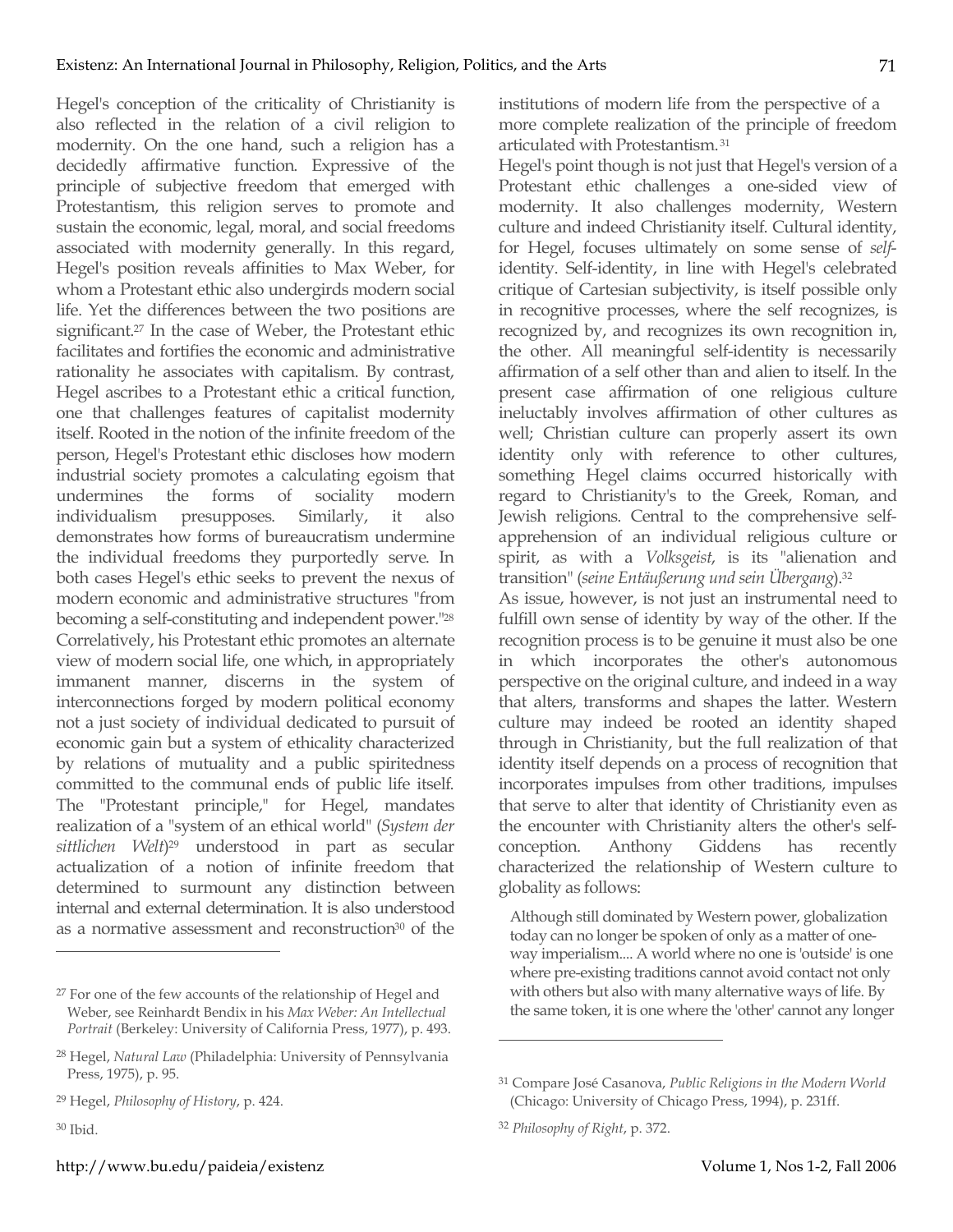be treated as inert. The point is not only that the other 'answers back,' but that mutual interrogation is possible.33

If not as suggestively Hegel has spoken similarly of the relationship of the European—the "Christian-Germanic"—culture to the non-European. On the one hand, the European spirit, expressive of the principle of infinite self-determination, is actuated by an appropriative attitude to the other, one linked to the nullification of all that is alien.

The principle of the European spirit is ... self-conscious reason which is confident that for it there can be no insuperable barrier and which therefore takes an interest in everything in order to become present to itself therein.<sup>34</sup>

At the same time, that same principle of freedom, as a principle of *Bei-sich-selbst sein*, also engages the other as other. The European spirit "opposes the world to itself, makes itself free of it, but in turn annuls this opposition, takes its other, the manifold, back into itself, in its unitary nature."35 If not with all desirable precision, Hegel suggests that even in its expansiveness Christianity must not only be respectful of other traditions but receptive to be shaped and transformed by them.36

Hegel, to be sure, does not understand globality simply as the interplay of diverse cultures, as a process of mutual interrogation. He claims as well that this interplay gives rise, however gradually, to a shared identity, a global convergence of beliefs, values, and practices forged in the reciprocal recognition of particular peoples and cultures. As he asserts in his philosophy of history, the dialectic of finite and "restricted" national spirits gives way to an infinite and "unrestricted" world spirit;37 to use the language of his *Phenomenology of Spirit*, the "I" tendentially becomes a "We." At the same,

<sup>35</sup> *Ibid.*

 $\overline{a}$ 

however, Hegel is not hereby advocating commonplace understandings notwithstanding—a global mono-culture indifferent or antagonistic to local and particular identities. His is not the uniform system of global dominion that for him defined the hegemony of Rome—an "abstract universality ... in which the individualities of peoples perish in the unity of a pantheon" and which itself was actuated by "an abstract and arbitrary will of ... monstrous proportions." <sup>38</sup> More in agreement with Jaspers and Arendt than they would likely acknowledge,<sup>39</sup> Hegel advances a notion of World Spirit rooted in what he calls a *Weltweisheit*, a worldly wisdom respectful and supportive of the plurality of the planet's peoples and cultures. Anything else remains blind to what Hegel, following Herder, sees as the indefeasible fact of worldwide cultural diversity; it also misconstrues the idea of global totality itself, which for him is defined, not in terms of abstract principles of uniformity juxtaposed to the particulars to which they apply, but as a concrete or differentiated totality constituted in the organic permeation of parts and whole. To be sure, Hegel defines this totality *a limine* as "universal self-consciousness," a notion that for him articulates the Christian notion of the conjunction of the human and the divine. Properly construed, however, this notion itself affirms and depends upon a global diversity of the world's cultures and belief systems. Not only does universal self-consciousness, qua consciousness of self-*identity*, presume the reality of individual self-conceptions; a self-conscious unity depends on the deliberate acceptance of a commonality by the individual member cultures--and in particular the explicit awareness of the degree to what is common also expresses the particular situation. Universal selfconsciousness, for Hegel, is consciousness of *glocality*, a self-awareness on the part of member cultures of the relation of the global and the local. <sup>40</sup> Indeed, far from proffering a notion of world spirit defined as some abstract or coercive principle of uniformity, Hegel suggests that unity itself is constituted and sustained in just the ongoing contestation by individual member community of what that unity should entail. World

<sup>33</sup> See Anthony Giddens, "Living in a Post-Traditional Society," in Ulrich Beck *et al.* (eds.), *Reflexive Modernization: Politics, Tradition and Aesthetics in the Modern Social Order* (Stanford, CA: SUP, 1994), p. 96f.

<sup>34</sup> *Philosophy of Mind*, p. 45.

<sup>36</sup> Compare Erzsébet Rózsa, "'Versöhnlichkeit' als europäisches Prinzip: Zu Hegels Versöhungskonzeption in der Berliner Zeit," in Michael Quante and Erzsébet Rózsa (eds.), *Vermittlung und Versöhnung: Die Aktualität von Hegels Denken für ein zusammenwachsendes Europa* (Münster: LIT, 2001), pp. 21-52.

<sup>37</sup> *Philosophy of Right,* p. 371.

<sup>38</sup> *Philosophy of Right*, p. 359.

<sup>39</sup> Hannah Arendt, "Karl Jaspers: Citizen of the World," in Paul Arthur Schlipp (ed.), *The Philosophy of Karl Jaspers* (New York: Tudor Publishing Company, 1957), pp. 539-549.

<sup>40</sup> See Ulrich Beck, *What is Globalization?* (Cambridge UK: Polity, 2000), especially pp. 42-52.